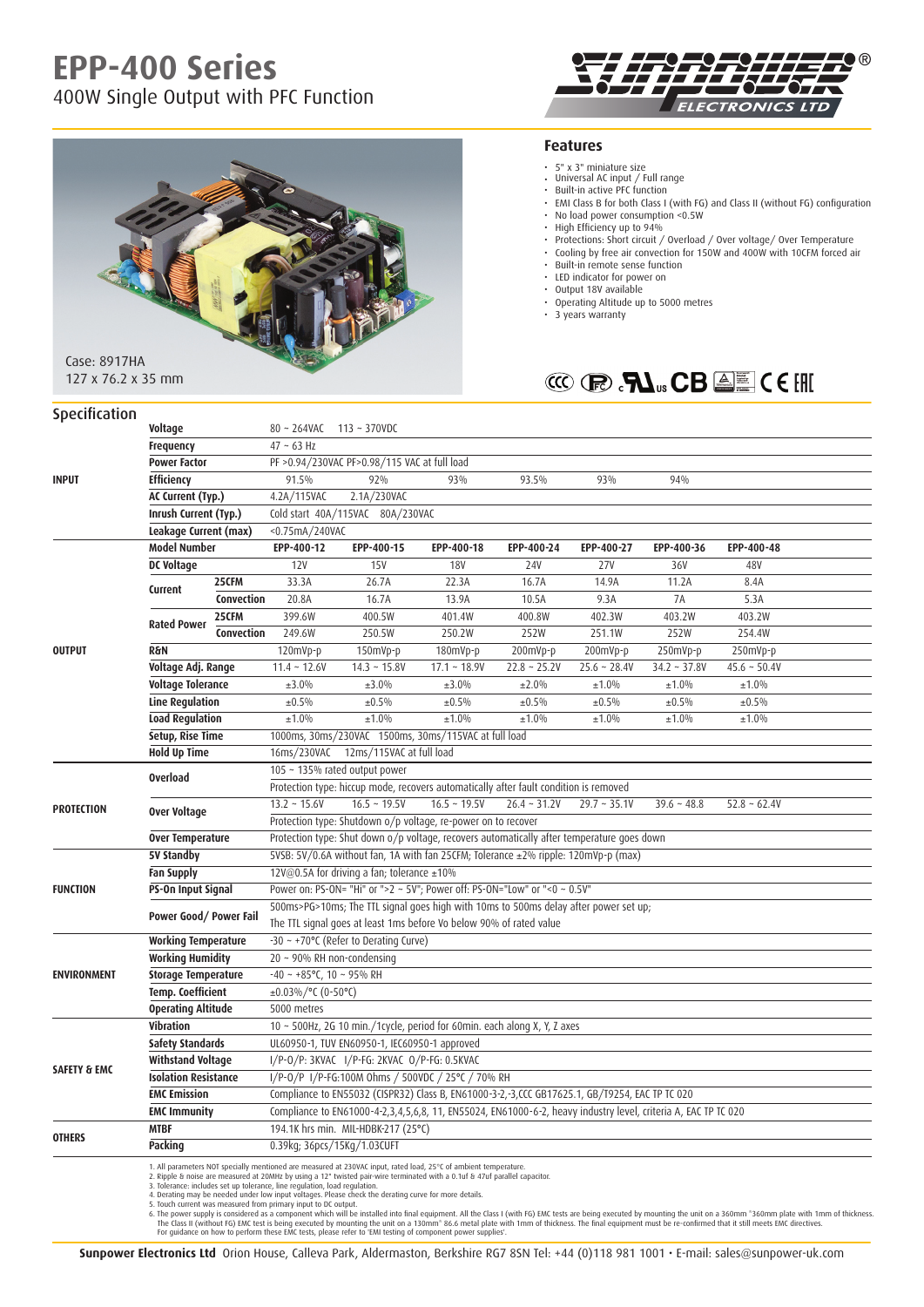

# **Mechanical Specification**



### AC Input Connector (CN1) : JST B3P-VH or equivalent

| Pin No. | Assignment | <b>Mating Housing</b>           | Terminal                                 |
|---------|------------|---------------------------------|------------------------------------------|
|         | AC/N       |                                 |                                          |
|         | No Pin     | <b>JST VHR</b><br>or equivalent | <b>JST SVH-21T-P1.1</b><br>or equivalent |
|         | AC/L       |                                 |                                          |

#### Function Connector(CN95): TKP DH2L-2X2 or equivalent

| Pin No. | Assignment | <b>Mating Housing</b>                | Terminal      |
|---------|------------|--------------------------------------|---------------|
|         | 5VSB       |                                      | <b>TKP</b>    |
| 2.4     | DC COM     | TKP DH <sub>2</sub><br>or equivalent | or equivalent |
| 3       | PS-ON      |                                      |               |

# FAN Connector(CN12) : TKP 8812-2 or equivalent

| Pin No. | Assignment | Mating Housing  | Terminal       |
|---------|------------|-----------------|----------------|
|         | DC COM     | <b>TKP 2502</b> | <b>TKP8811</b> |
| c       | $+12V$     | or equivalent   | or equivalent  |

### DC Output Connector (CN2,CN3)

| Pin No.         | Assignment | <b>Output Terminals</b>        |
|-----------------|------------|--------------------------------|
| CN <sub>2</sub> | $-V$       | M4 Pan HD screw in 2 positions |
| CN <sub>3</sub> | +٧         | Torque to 8 lbs-in(90cNm)max.  |

Function Connector(CN11): TKP DH2I-2X2 or equivalent

| Pin No. | Assignment | <b>Mating Housing</b> | Terminal      |
|---------|------------|-----------------------|---------------|
|         | -S         |                       |               |
|         | $+$ S      | TKP DH <sub>2</sub>   | <b>TKP</b>    |
|         | DC COM     | or equivalent         | or equivalent |
|         | ንር         |                       |               |

 $L$  Grounding Required

 $\sqrt{N}$  HS1, HS2, HS3, HS4 can not be shorted

Note: When the input voltage is AC 230V the model delivers EMI Class B for both conducted emission and radiated emission for the power supply, When the input voltage is AC110V the model delivers EMI Class B for conducted emission ,Class A for radiated emission for the power supply.

It delivers Class A for conduted emission and radiated emission, when configured into Class II (without FG) system.